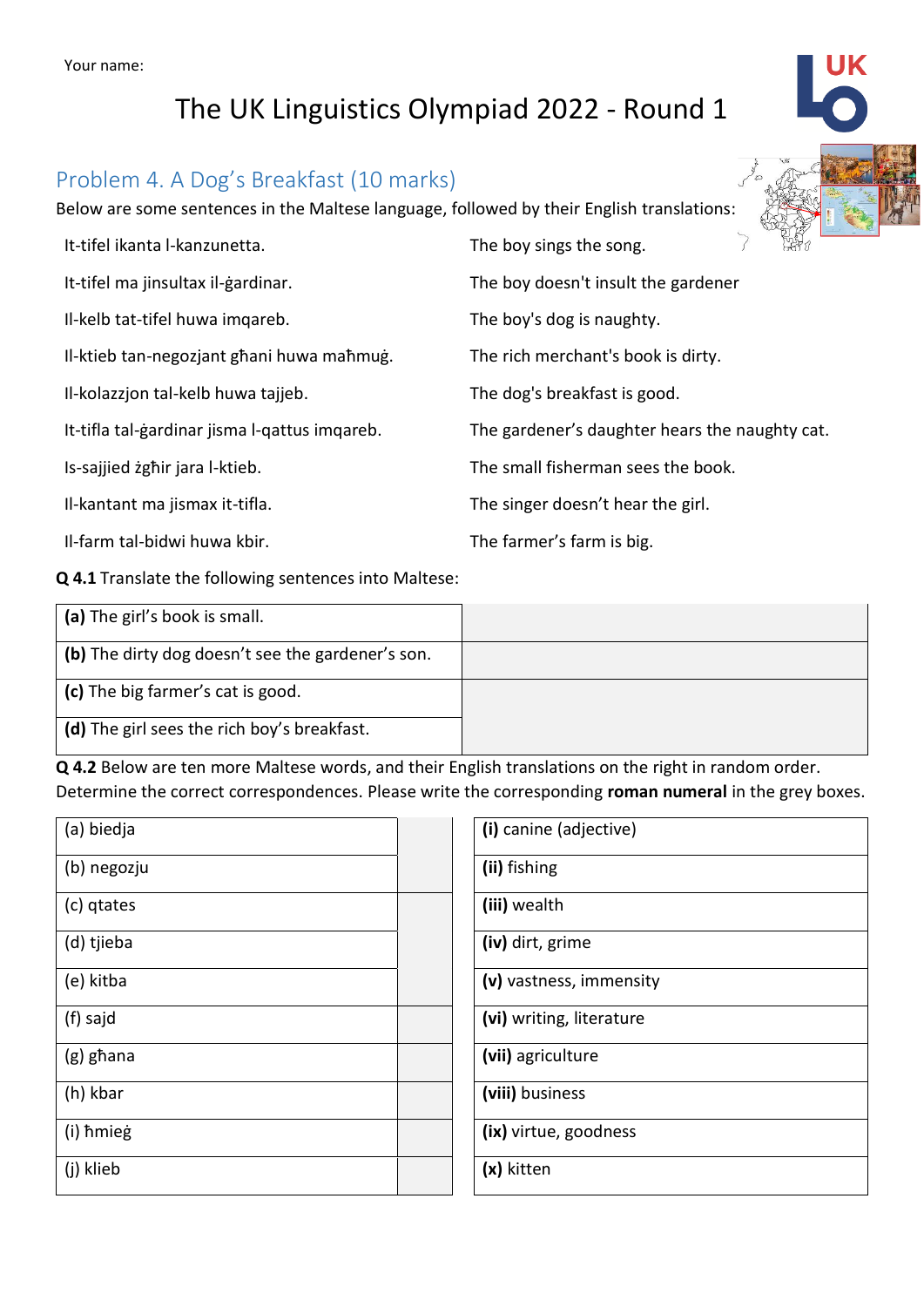

## Solution and marking.

### Scoring: (max 40)

- Q4.1: 1 point per word or word-part in the right place; e.g. *il-ktieb* = two parts [Max 30] o Accept answers without hyphen, e.g. *il ktieb*
- Q4.2: 1 per correct correspondence. [Max 10]

### **Q 4.1**

| (a) The girl's book is small.                     | Il-ktieb tat-tifla huwa żgħir.                 | [6] |
|---------------------------------------------------|------------------------------------------------|-----|
| (b) The dirty dog doesn't see the gardener's son. | Il-kelb mahmug ma jarax it-tifel tal-gardinar. | [9] |
| (c) The big farmer's cat is good.                 | Il-qattus tal-bidwi kbir huwa tajjeb.          | [7] |
| (d) The girl sees the rich boy's breakfast.       | It-tifla jara I-kolazzjon tat-tifel ghani.     | [8] |

#### **Q 4.2**

| (a) biedja  | vii<br>(i) canine (adjective)  |
|-------------|--------------------------------|
| (b) negozju | viii<br>(ii) fishing           |
| (c) gtates  | (iii) wealth<br>$\mathsf{x}$   |
| (d) tjieba  | (iv) dirt, grime<br>iх         |
| (e) kitba   | (v) vastness, immensity<br>vi  |
| (f) sajd    | ïi<br>(vi) writing, literature |
| (g) ghana   | iii<br>(vii) agriculture       |
| (h) kbar    | (viii) business<br>$\mathbf v$ |
| (i) hmieg   | (ix) virtue, goodness<br>iv    |
| (j) klieb   | Ť<br>(x) kitten                |

| (i) canine (adjective)   |
|--------------------------|
| (ii) fishing             |
| (iii) wealth             |
| (iv) dirt, grime         |
| (v) vastness, immensity  |
| (vi) writing, literature |
| (vii) agriculture        |
| (viii) business          |
| (ix) virtue, goodness    |
| (x) kitten               |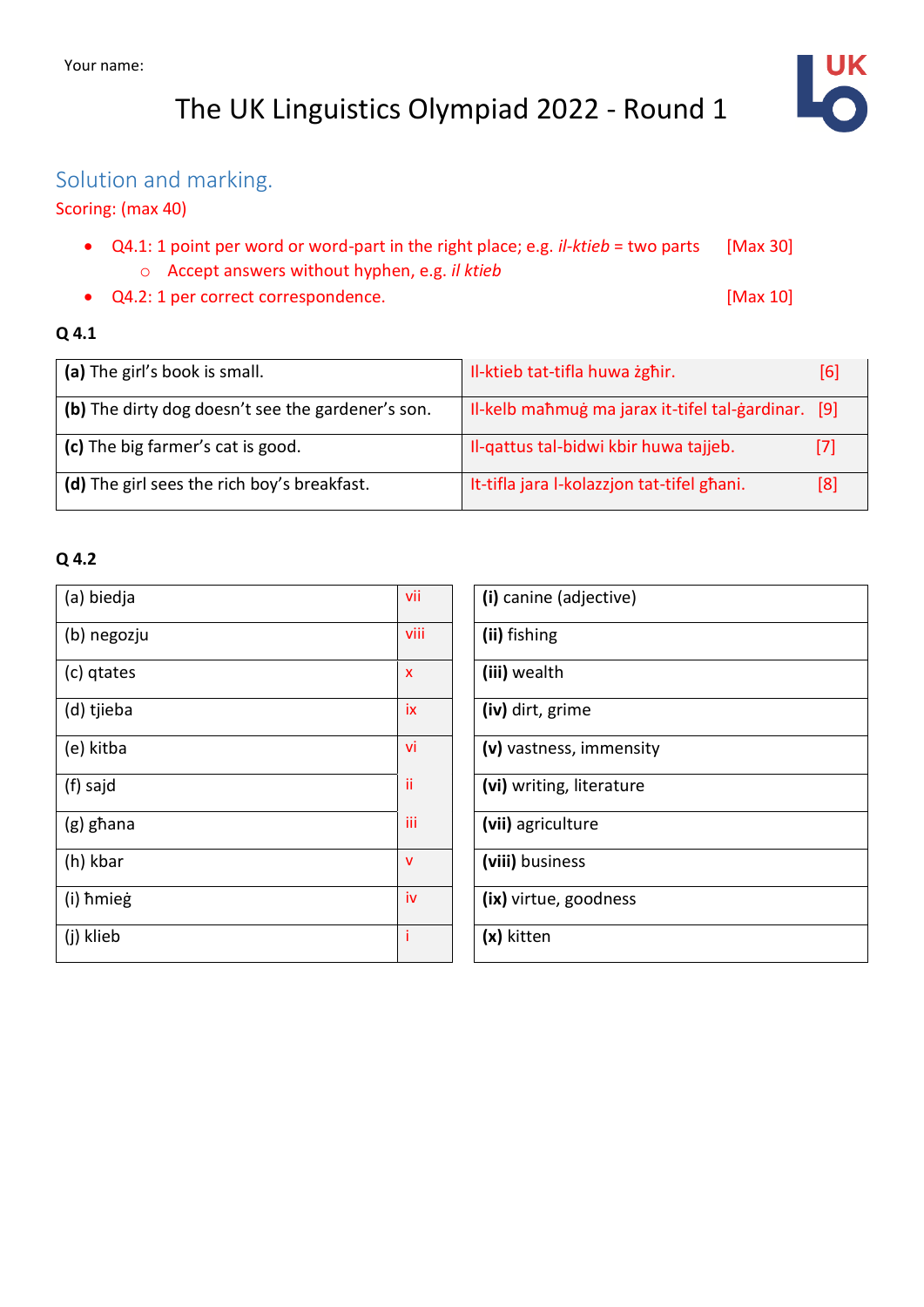

### **Commentary**

#### Definite Articles in Maltese

The definite article in Maltese (IL - the) changes spelling depending on whether the first letter of the next word is a **sun letter** or a **moon letter** (so called because of the first letters of the Arabic words for 'sun' and 'moon')**.** If it is a sun letter, the sun letter is copied and replaces the l in il ( e.g. assimilating to iċ,id, in,ir,is,it,ix etc). If it is a moon letter, it maintains the original spelling il, and there is no change.

| <b>Sun Letters</b>        | <b>Moon Letters</b>       |
|---------------------------|---------------------------|
| Ċ, D, N, R, S, T, X, Ż, Z | B,F,G,G,Ħ,J,K,L,M,P,Q,V,W |

| <b>Examples from the question data</b> | <b>Sun Letter Rule</b> |
|----------------------------------------|------------------------|
| It-tifel                               | $ I  >  T - T $ Fel    |
| Is-sajjied                             | $IL > IS - SAJIIED$    |

#### From IL to L' (or generally the removal of i)

If the definite article comes after a word ending in a **vowel**, the I in IL is dropped. This also applies to assimilated articles ( IS > S')

| <b>Examples</b>                                                     | i Removal Rule              |
|---------------------------------------------------------------------|-----------------------------|
| jisma l-qattus (from the data)                                      | $JISMA IL > L' - QATTUS$    |
| dak ir-ragel ra r-ragel (that man saw the man). [Extra]<br>example] | DAK IR-RAGEL RA IR>R -RAGEL |

We also see this rule applied for words starting with vowels, and the letters għ, and h. In those cases, the definite article would just be L' (since they would not be sun letters)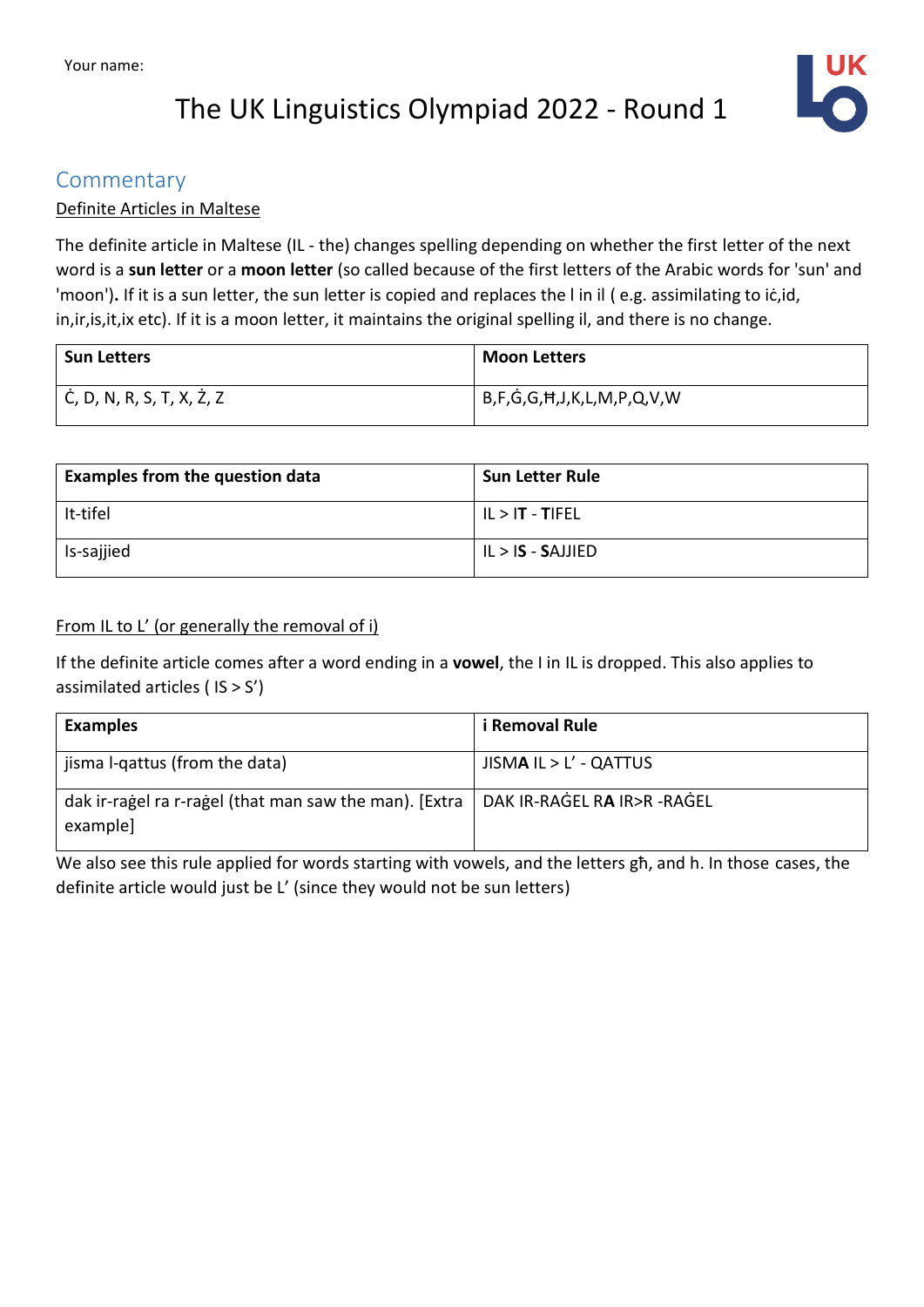

#### Lexical Content

Maltese is derived from late medieval Sicilian Arabic. Here is a table showing the similarity between Maltese and Arabic.

| <b>Maltese</b> | <b>Siculo-Arabic</b><br>(in Sicilian) | <b>Arabic</b><br>(Modern Standard) | English     |
|----------------|---------------------------------------|------------------------------------|-------------|
| giebja         | gebbia                                | (jabb) جب                          | cistern     |
| gulglien       | giuggiulena                           | (juljulān) جلجلان                  | sesame seed |
| saqqajja       | saia                                  | (sāqiyyah) ساقية                   | canal       |
| kenur          | tannura                               | (tannūr) تنور                      | oven        |
| zaghfran       | zaffarana                             | (zaʿfarān) زعفران                  | saffron     |
| żahra          | zagara                                | (zahrah) زهرة                      | blossom     |
| żbib           | zibbibbu                              | (zabīb) زېيب                       | raisins     |
| zokk           | zuccu                                 | (sāq) ساق                          | tree trunk  |

We can see that consonants in Maltese strongly define their lexical content and contrast (as it is also seen in Arabic). From the data given in the question, we can see that the consonants k t b in succession define books and literature, k b r in succession defines large sizes, and k l b in succession defines dogs and canines. There is research into the individual letters to have their own meanings: k in Arabic has been analysed as having a general meaning of 'cover' which we can see clearly in 'book' in Maltese, and 'l' to have the meaning 'tongue' which is attributed to biting and licking that a dog does (a more detailed explanation in bar-Lev, 2017). This on its own is not conclusive evidence of inheritance, or a one-to-one mapping from Arabic, but it is evidence of co-semantic influence even in smaller lexical units.

| <b>Maltese</b> | <b>English</b> |
|----------------|----------------|
| Ktieb (ktb)    | book           |
| Kitba (ktb)    | literature     |
| Kbar $(k b r)$ | vast           |
| Kbir (kbr)     | big            |
| Klieb (klb)    | Canine         |
| Kleb (klb)     | dog            |